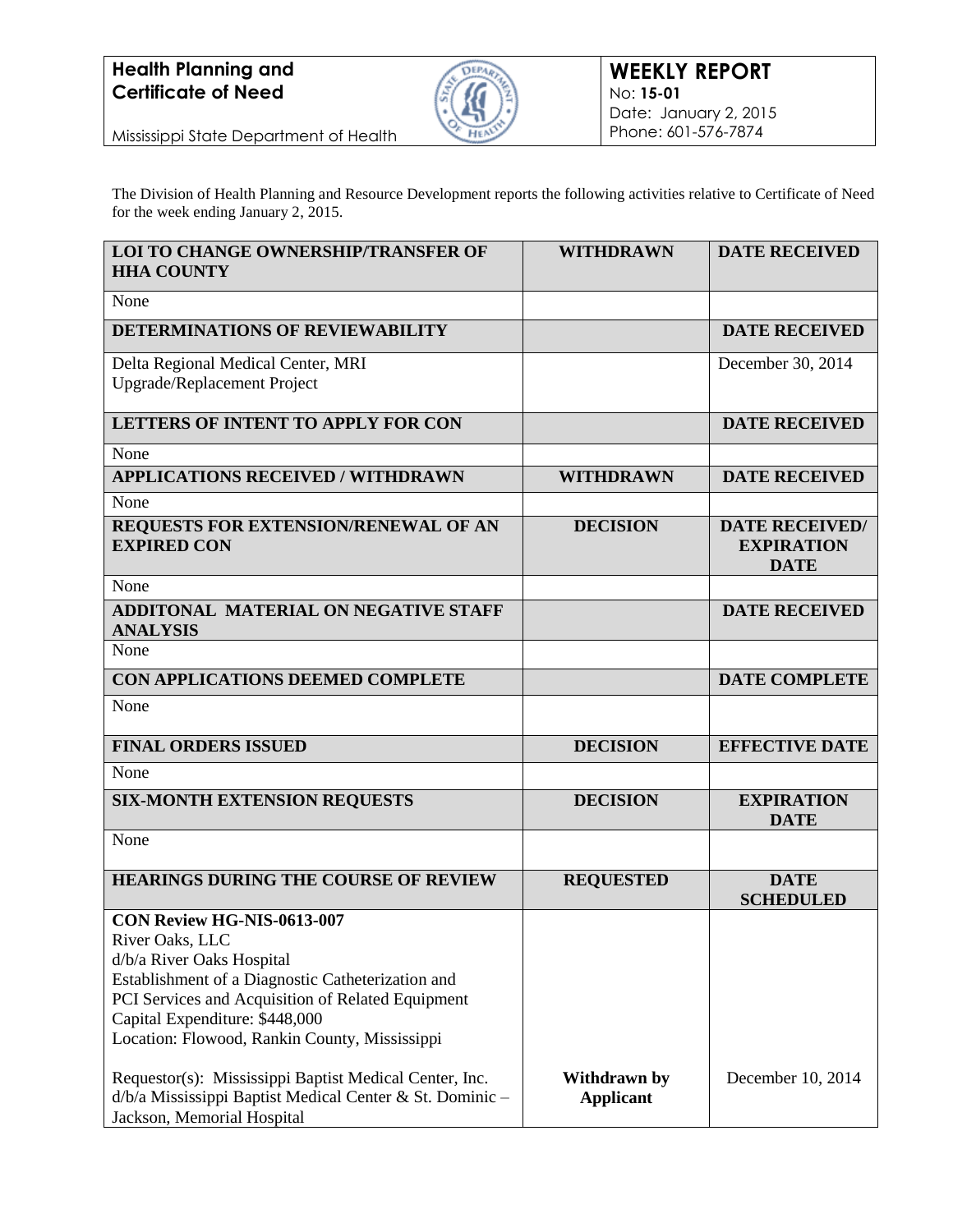

Mississippi State Department of Health

| <b>Madison Physician Surgery Center</b><br>Establishment of a Multi-Specialty Ambulatory Surgery<br>Center<br>Capital Expenditure: \$1,869,414.00<br>Location: Madison, Madison County, Mississippi<br>To Be Scheduled<br>Requestor(s): Madison Physician Surgery Center<br>September 10, 2014<br>CON Review: NH-CRF-0512-011<br>Hinds County Nursing & Rehabilitation Center, LLC<br>Construction/Relocation and Replacement of 119 Nursing<br>Home Beds/Services<br>Capital Expenditure: \$9,650,798<br>Location: Jackson, Hinds County, Mississippi<br>To Be Scheduled<br>Requestor: WCRL, LLC d/b/a Willow Creek Retirement<br>October 17, 2012<br>Center<br><b>CON Review: HG-RLS-1210-039</b><br>Patients' Choice Medical Center, Raleigh<br>Lease/Relocation of 10 Chemical Dependency Beds &<br>Offering of Adult Chemical Dependency Services<br>Capital Expenditure: \$58,400<br>To Be Scheduled<br>Requestor: Alliance Health Center, Meridian<br>March 16, 2011<br>CON Review: FSF-NIS-0610-025<br>Gumtree Imaging, LLC Tupelo<br>Acquisition/Establishment and Offering of MRI Services<br>Capital Expenditure: \$1,090,000<br>Requestor: The Imaging Center at Gloster Creek Village<br>To Be Scheduled<br><b>August 26, 2010</b><br>CON Review: ESRD-NIS-0908-031<br>Fresenius Medical Care-Calhoun City<br>Establish/Const of a 6-Station ESRD Facility in<br><b>Calhoun County</b><br>Capital Expenditure: \$462,471<br>Requestor: Fresenius Medical Care<br>To Be Scheduled<br>March 9, 2010<br><b>CON Review: ESRD-NIS-0908-034</b><br><b>Fresenius Medical Care-West Point</b><br>Establish/Const of a 10-Station ESRD Facility in<br>Clay County<br>Capital Expenditure: \$380,000<br>To Be Scheduled<br>March 9, 2010 |                                            |  |
|---------------------------------------------------------------------------------------------------------------------------------------------------------------------------------------------------------------------------------------------------------------------------------------------------------------------------------------------------------------------------------------------------------------------------------------------------------------------------------------------------------------------------------------------------------------------------------------------------------------------------------------------------------------------------------------------------------------------------------------------------------------------------------------------------------------------------------------------------------------------------------------------------------------------------------------------------------------------------------------------------------------------------------------------------------------------------------------------------------------------------------------------------------------------------------------------------------------------------------------------------------------------------------------------------------------------------------------------------------------------------------------------------------------------------------------------------------------------------------------------------------------------------------------------------------------------------------------------------------------------------------------------------------------------------------------------------------------------------------------------|--------------------------------------------|--|
|                                                                                                                                                                                                                                                                                                                                                                                                                                                                                                                                                                                                                                                                                                                                                                                                                                                                                                                                                                                                                                                                                                                                                                                                                                                                                                                                                                                                                                                                                                                                                                                                                                                                                                                                             | <b>CON Review Number: ASC-NIS-0614-008</b> |  |
|                                                                                                                                                                                                                                                                                                                                                                                                                                                                                                                                                                                                                                                                                                                                                                                                                                                                                                                                                                                                                                                                                                                                                                                                                                                                                                                                                                                                                                                                                                                                                                                                                                                                                                                                             |                                            |  |
|                                                                                                                                                                                                                                                                                                                                                                                                                                                                                                                                                                                                                                                                                                                                                                                                                                                                                                                                                                                                                                                                                                                                                                                                                                                                                                                                                                                                                                                                                                                                                                                                                                                                                                                                             |                                            |  |
|                                                                                                                                                                                                                                                                                                                                                                                                                                                                                                                                                                                                                                                                                                                                                                                                                                                                                                                                                                                                                                                                                                                                                                                                                                                                                                                                                                                                                                                                                                                                                                                                                                                                                                                                             |                                            |  |
|                                                                                                                                                                                                                                                                                                                                                                                                                                                                                                                                                                                                                                                                                                                                                                                                                                                                                                                                                                                                                                                                                                                                                                                                                                                                                                                                                                                                                                                                                                                                                                                                                                                                                                                                             |                                            |  |
|                                                                                                                                                                                                                                                                                                                                                                                                                                                                                                                                                                                                                                                                                                                                                                                                                                                                                                                                                                                                                                                                                                                                                                                                                                                                                                                                                                                                                                                                                                                                                                                                                                                                                                                                             |                                            |  |
|                                                                                                                                                                                                                                                                                                                                                                                                                                                                                                                                                                                                                                                                                                                                                                                                                                                                                                                                                                                                                                                                                                                                                                                                                                                                                                                                                                                                                                                                                                                                                                                                                                                                                                                                             |                                            |  |
|                                                                                                                                                                                                                                                                                                                                                                                                                                                                                                                                                                                                                                                                                                                                                                                                                                                                                                                                                                                                                                                                                                                                                                                                                                                                                                                                                                                                                                                                                                                                                                                                                                                                                                                                             |                                            |  |
|                                                                                                                                                                                                                                                                                                                                                                                                                                                                                                                                                                                                                                                                                                                                                                                                                                                                                                                                                                                                                                                                                                                                                                                                                                                                                                                                                                                                                                                                                                                                                                                                                                                                                                                                             |                                            |  |
|                                                                                                                                                                                                                                                                                                                                                                                                                                                                                                                                                                                                                                                                                                                                                                                                                                                                                                                                                                                                                                                                                                                                                                                                                                                                                                                                                                                                                                                                                                                                                                                                                                                                                                                                             |                                            |  |
|                                                                                                                                                                                                                                                                                                                                                                                                                                                                                                                                                                                                                                                                                                                                                                                                                                                                                                                                                                                                                                                                                                                                                                                                                                                                                                                                                                                                                                                                                                                                                                                                                                                                                                                                             |                                            |  |
|                                                                                                                                                                                                                                                                                                                                                                                                                                                                                                                                                                                                                                                                                                                                                                                                                                                                                                                                                                                                                                                                                                                                                                                                                                                                                                                                                                                                                                                                                                                                                                                                                                                                                                                                             |                                            |  |
|                                                                                                                                                                                                                                                                                                                                                                                                                                                                                                                                                                                                                                                                                                                                                                                                                                                                                                                                                                                                                                                                                                                                                                                                                                                                                                                                                                                                                                                                                                                                                                                                                                                                                                                                             |                                            |  |
|                                                                                                                                                                                                                                                                                                                                                                                                                                                                                                                                                                                                                                                                                                                                                                                                                                                                                                                                                                                                                                                                                                                                                                                                                                                                                                                                                                                                                                                                                                                                                                                                                                                                                                                                             |                                            |  |
|                                                                                                                                                                                                                                                                                                                                                                                                                                                                                                                                                                                                                                                                                                                                                                                                                                                                                                                                                                                                                                                                                                                                                                                                                                                                                                                                                                                                                                                                                                                                                                                                                                                                                                                                             |                                            |  |
|                                                                                                                                                                                                                                                                                                                                                                                                                                                                                                                                                                                                                                                                                                                                                                                                                                                                                                                                                                                                                                                                                                                                                                                                                                                                                                                                                                                                                                                                                                                                                                                                                                                                                                                                             |                                            |  |
|                                                                                                                                                                                                                                                                                                                                                                                                                                                                                                                                                                                                                                                                                                                                                                                                                                                                                                                                                                                                                                                                                                                                                                                                                                                                                                                                                                                                                                                                                                                                                                                                                                                                                                                                             |                                            |  |
|                                                                                                                                                                                                                                                                                                                                                                                                                                                                                                                                                                                                                                                                                                                                                                                                                                                                                                                                                                                                                                                                                                                                                                                                                                                                                                                                                                                                                                                                                                                                                                                                                                                                                                                                             |                                            |  |
|                                                                                                                                                                                                                                                                                                                                                                                                                                                                                                                                                                                                                                                                                                                                                                                                                                                                                                                                                                                                                                                                                                                                                                                                                                                                                                                                                                                                                                                                                                                                                                                                                                                                                                                                             |                                            |  |
|                                                                                                                                                                                                                                                                                                                                                                                                                                                                                                                                                                                                                                                                                                                                                                                                                                                                                                                                                                                                                                                                                                                                                                                                                                                                                                                                                                                                                                                                                                                                                                                                                                                                                                                                             |                                            |  |
|                                                                                                                                                                                                                                                                                                                                                                                                                                                                                                                                                                                                                                                                                                                                                                                                                                                                                                                                                                                                                                                                                                                                                                                                                                                                                                                                                                                                                                                                                                                                                                                                                                                                                                                                             |                                            |  |
|                                                                                                                                                                                                                                                                                                                                                                                                                                                                                                                                                                                                                                                                                                                                                                                                                                                                                                                                                                                                                                                                                                                                                                                                                                                                                                                                                                                                                                                                                                                                                                                                                                                                                                                                             |                                            |  |
|                                                                                                                                                                                                                                                                                                                                                                                                                                                                                                                                                                                                                                                                                                                                                                                                                                                                                                                                                                                                                                                                                                                                                                                                                                                                                                                                                                                                                                                                                                                                                                                                                                                                                                                                             |                                            |  |
|                                                                                                                                                                                                                                                                                                                                                                                                                                                                                                                                                                                                                                                                                                                                                                                                                                                                                                                                                                                                                                                                                                                                                                                                                                                                                                                                                                                                                                                                                                                                                                                                                                                                                                                                             |                                            |  |
|                                                                                                                                                                                                                                                                                                                                                                                                                                                                                                                                                                                                                                                                                                                                                                                                                                                                                                                                                                                                                                                                                                                                                                                                                                                                                                                                                                                                                                                                                                                                                                                                                                                                                                                                             |                                            |  |
|                                                                                                                                                                                                                                                                                                                                                                                                                                                                                                                                                                                                                                                                                                                                                                                                                                                                                                                                                                                                                                                                                                                                                                                                                                                                                                                                                                                                                                                                                                                                                                                                                                                                                                                                             |                                            |  |
|                                                                                                                                                                                                                                                                                                                                                                                                                                                                                                                                                                                                                                                                                                                                                                                                                                                                                                                                                                                                                                                                                                                                                                                                                                                                                                                                                                                                                                                                                                                                                                                                                                                                                                                                             |                                            |  |
|                                                                                                                                                                                                                                                                                                                                                                                                                                                                                                                                                                                                                                                                                                                                                                                                                                                                                                                                                                                                                                                                                                                                                                                                                                                                                                                                                                                                                                                                                                                                                                                                                                                                                                                                             |                                            |  |
|                                                                                                                                                                                                                                                                                                                                                                                                                                                                                                                                                                                                                                                                                                                                                                                                                                                                                                                                                                                                                                                                                                                                                                                                                                                                                                                                                                                                                                                                                                                                                                                                                                                                                                                                             |                                            |  |
|                                                                                                                                                                                                                                                                                                                                                                                                                                                                                                                                                                                                                                                                                                                                                                                                                                                                                                                                                                                                                                                                                                                                                                                                                                                                                                                                                                                                                                                                                                                                                                                                                                                                                                                                             |                                            |  |
|                                                                                                                                                                                                                                                                                                                                                                                                                                                                                                                                                                                                                                                                                                                                                                                                                                                                                                                                                                                                                                                                                                                                                                                                                                                                                                                                                                                                                                                                                                                                                                                                                                                                                                                                             |                                            |  |
|                                                                                                                                                                                                                                                                                                                                                                                                                                                                                                                                                                                                                                                                                                                                                                                                                                                                                                                                                                                                                                                                                                                                                                                                                                                                                                                                                                                                                                                                                                                                                                                                                                                                                                                                             |                                            |  |
|                                                                                                                                                                                                                                                                                                                                                                                                                                                                                                                                                                                                                                                                                                                                                                                                                                                                                                                                                                                                                                                                                                                                                                                                                                                                                                                                                                                                                                                                                                                                                                                                                                                                                                                                             |                                            |  |
|                                                                                                                                                                                                                                                                                                                                                                                                                                                                                                                                                                                                                                                                                                                                                                                                                                                                                                                                                                                                                                                                                                                                                                                                                                                                                                                                                                                                                                                                                                                                                                                                                                                                                                                                             |                                            |  |
|                                                                                                                                                                                                                                                                                                                                                                                                                                                                                                                                                                                                                                                                                                                                                                                                                                                                                                                                                                                                                                                                                                                                                                                                                                                                                                                                                                                                                                                                                                                                                                                                                                                                                                                                             |                                            |  |
|                                                                                                                                                                                                                                                                                                                                                                                                                                                                                                                                                                                                                                                                                                                                                                                                                                                                                                                                                                                                                                                                                                                                                                                                                                                                                                                                                                                                                                                                                                                                                                                                                                                                                                                                             |                                            |  |
|                                                                                                                                                                                                                                                                                                                                                                                                                                                                                                                                                                                                                                                                                                                                                                                                                                                                                                                                                                                                                                                                                                                                                                                                                                                                                                                                                                                                                                                                                                                                                                                                                                                                                                                                             |                                            |  |
|                                                                                                                                                                                                                                                                                                                                                                                                                                                                                                                                                                                                                                                                                                                                                                                                                                                                                                                                                                                                                                                                                                                                                                                                                                                                                                                                                                                                                                                                                                                                                                                                                                                                                                                                             |                                            |  |
|                                                                                                                                                                                                                                                                                                                                                                                                                                                                                                                                                                                                                                                                                                                                                                                                                                                                                                                                                                                                                                                                                                                                                                                                                                                                                                                                                                                                                                                                                                                                                                                                                                                                                                                                             |                                            |  |
|                                                                                                                                                                                                                                                                                                                                                                                                                                                                                                                                                                                                                                                                                                                                                                                                                                                                                                                                                                                                                                                                                                                                                                                                                                                                                                                                                                                                                                                                                                                                                                                                                                                                                                                                             |                                            |  |
|                                                                                                                                                                                                                                                                                                                                                                                                                                                                                                                                                                                                                                                                                                                                                                                                                                                                                                                                                                                                                                                                                                                                                                                                                                                                                                                                                                                                                                                                                                                                                                                                                                                                                                                                             |                                            |  |
|                                                                                                                                                                                                                                                                                                                                                                                                                                                                                                                                                                                                                                                                                                                                                                                                                                                                                                                                                                                                                                                                                                                                                                                                                                                                                                                                                                                                                                                                                                                                                                                                                                                                                                                                             |                                            |  |
|                                                                                                                                                                                                                                                                                                                                                                                                                                                                                                                                                                                                                                                                                                                                                                                                                                                                                                                                                                                                                                                                                                                                                                                                                                                                                                                                                                                                                                                                                                                                                                                                                                                                                                                                             |                                            |  |
|                                                                                                                                                                                                                                                                                                                                                                                                                                                                                                                                                                                                                                                                                                                                                                                                                                                                                                                                                                                                                                                                                                                                                                                                                                                                                                                                                                                                                                                                                                                                                                                                                                                                                                                                             |                                            |  |
|                                                                                                                                                                                                                                                                                                                                                                                                                                                                                                                                                                                                                                                                                                                                                                                                                                                                                                                                                                                                                                                                                                                                                                                                                                                                                                                                                                                                                                                                                                                                                                                                                                                                                                                                             |                                            |  |
|                                                                                                                                                                                                                                                                                                                                                                                                                                                                                                                                                                                                                                                                                                                                                                                                                                                                                                                                                                                                                                                                                                                                                                                                                                                                                                                                                                                                                                                                                                                                                                                                                                                                                                                                             |                                            |  |
|                                                                                                                                                                                                                                                                                                                                                                                                                                                                                                                                                                                                                                                                                                                                                                                                                                                                                                                                                                                                                                                                                                                                                                                                                                                                                                                                                                                                                                                                                                                                                                                                                                                                                                                                             |                                            |  |
|                                                                                                                                                                                                                                                                                                                                                                                                                                                                                                                                                                                                                                                                                                                                                                                                                                                                                                                                                                                                                                                                                                                                                                                                                                                                                                                                                                                                                                                                                                                                                                                                                                                                                                                                             |                                            |  |
|                                                                                                                                                                                                                                                                                                                                                                                                                                                                                                                                                                                                                                                                                                                                                                                                                                                                                                                                                                                                                                                                                                                                                                                                                                                                                                                                                                                                                                                                                                                                                                                                                                                                                                                                             |                                            |  |
|                                                                                                                                                                                                                                                                                                                                                                                                                                                                                                                                                                                                                                                                                                                                                                                                                                                                                                                                                                                                                                                                                                                                                                                                                                                                                                                                                                                                                                                                                                                                                                                                                                                                                                                                             |                                            |  |
|                                                                                                                                                                                                                                                                                                                                                                                                                                                                                                                                                                                                                                                                                                                                                                                                                                                                                                                                                                                                                                                                                                                                                                                                                                                                                                                                                                                                                                                                                                                                                                                                                                                                                                                                             |                                            |  |
|                                                                                                                                                                                                                                                                                                                                                                                                                                                                                                                                                                                                                                                                                                                                                                                                                                                                                                                                                                                                                                                                                                                                                                                                                                                                                                                                                                                                                                                                                                                                                                                                                                                                                                                                             |                                            |  |
|                                                                                                                                                                                                                                                                                                                                                                                                                                                                                                                                                                                                                                                                                                                                                                                                                                                                                                                                                                                                                                                                                                                                                                                                                                                                                                                                                                                                                                                                                                                                                                                                                                                                                                                                             |                                            |  |
|                                                                                                                                                                                                                                                                                                                                                                                                                                                                                                                                                                                                                                                                                                                                                                                                                                                                                                                                                                                                                                                                                                                                                                                                                                                                                                                                                                                                                                                                                                                                                                                                                                                                                                                                             |                                            |  |
|                                                                                                                                                                                                                                                                                                                                                                                                                                                                                                                                                                                                                                                                                                                                                                                                                                                                                                                                                                                                                                                                                                                                                                                                                                                                                                                                                                                                                                                                                                                                                                                                                                                                                                                                             |                                            |  |
|                                                                                                                                                                                                                                                                                                                                                                                                                                                                                                                                                                                                                                                                                                                                                                                                                                                                                                                                                                                                                                                                                                                                                                                                                                                                                                                                                                                                                                                                                                                                                                                                                                                                                                                                             |                                            |  |
|                                                                                                                                                                                                                                                                                                                                                                                                                                                                                                                                                                                                                                                                                                                                                                                                                                                                                                                                                                                                                                                                                                                                                                                                                                                                                                                                                                                                                                                                                                                                                                                                                                                                                                                                             |                                            |  |
|                                                                                                                                                                                                                                                                                                                                                                                                                                                                                                                                                                                                                                                                                                                                                                                                                                                                                                                                                                                                                                                                                                                                                                                                                                                                                                                                                                                                                                                                                                                                                                                                                                                                                                                                             | Requestor: Fresenius Medical Care          |  |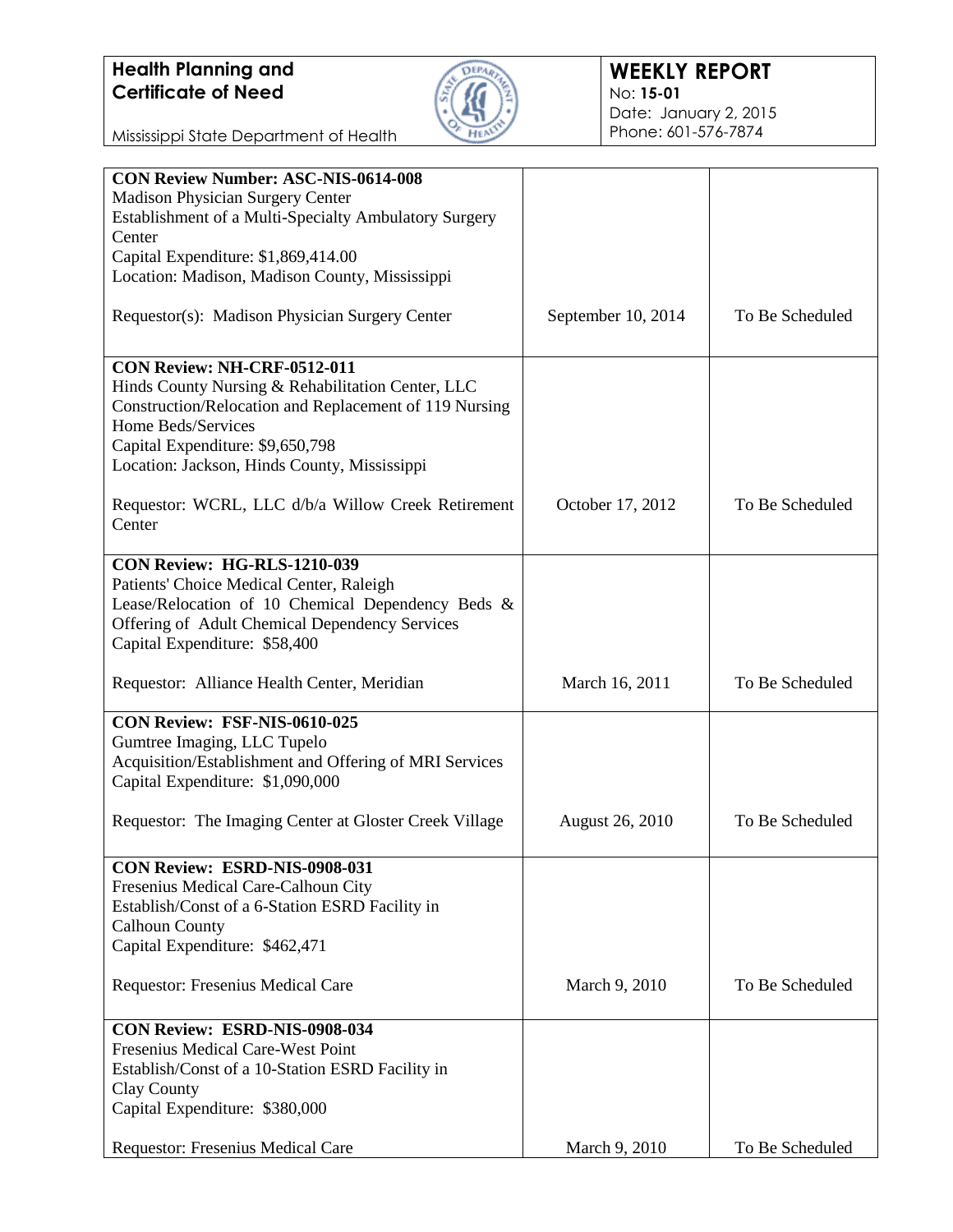

### **WEEKLY REPORT** No: **15-01** Date: January 2, 2015 Phone: 601-576-7874

Mississippi State Department of Health

| CON Review: ESRD-NIS-0908:035<br>Fresenius Medical Care-Water Valley<br>Establish/Const. of a 6-Station ESRD facility in<br>Yalobusha County<br>Capital Expenditure: \$462,471                                                                           |                  |                                                                            |
|----------------------------------------------------------------------------------------------------------------------------------------------------------------------------------------------------------------------------------------------------------|------------------|----------------------------------------------------------------------------|
| <b>Requestor: Fresenius Medical Care</b>                                                                                                                                                                                                                 | March 9, 2010    | To Be Scheduled                                                            |
| CON Review: FSF-NIS-0808-024<br>Advanced Medical Imaging of Greenville, LLC<br>Provision of MRI Services in Washington County<br>Capital Expenditure: \$0                                                                                                |                  |                                                                            |
| Requestor: Delta Regional Medical Center                                                                                                                                                                                                                 | December 3, 2008 | To Be Scheduled                                                            |
| <b>CON Review: HP-CB-1107-027</b><br>Alliance Crossings d/b/a Alliance Health Center, Meridian<br>Addition of 30-Bed Psychiatric Residential Treatment<br>Facility<br>Capital Expenditure: \$6,750,000                                                   |                  |                                                                            |
| Requestor: Alliance Health Center                                                                                                                                                                                                                        | March 6, 2008    | Withdrawal of<br><b>Hearing Request</b><br>$(12-31-14)$                    |
| <b>CON Review: HP-CB-1107-026</b><br>Brentwood Acquisition, Inc., d/b/a Brentwood Behavioral<br>Healthcare of Mississippi, Flowood<br>Establishment of a 30-Bed Psychiatric Residential<br><b>Treatment Facility</b><br>Capital Expenditure: \$6,750,000 |                  |                                                                            |
| Requestor: Brentwood Behavioral Healthcare of<br>Mississippi                                                                                                                                                                                             | March 6, 2008    | To Be Scheduled<br>Withdrawal of<br><b>Hearing Request</b><br>$(12-31-14)$ |
| <b>CON Review: HP-CB-1107-028</b><br>Diamond Grove Center, LLC, Louisville<br>Addition of 30 Psychiatric Residential Treatment Facility<br>Beds/Services<br>Capital Expenditure: \$6,750,000                                                             |                  |                                                                            |
| Requestor: Diamond Grove Center                                                                                                                                                                                                                          | March 6, 2008    | Withdrawal of<br><b>Hearing Request</b><br>$(12-31-14)$                    |